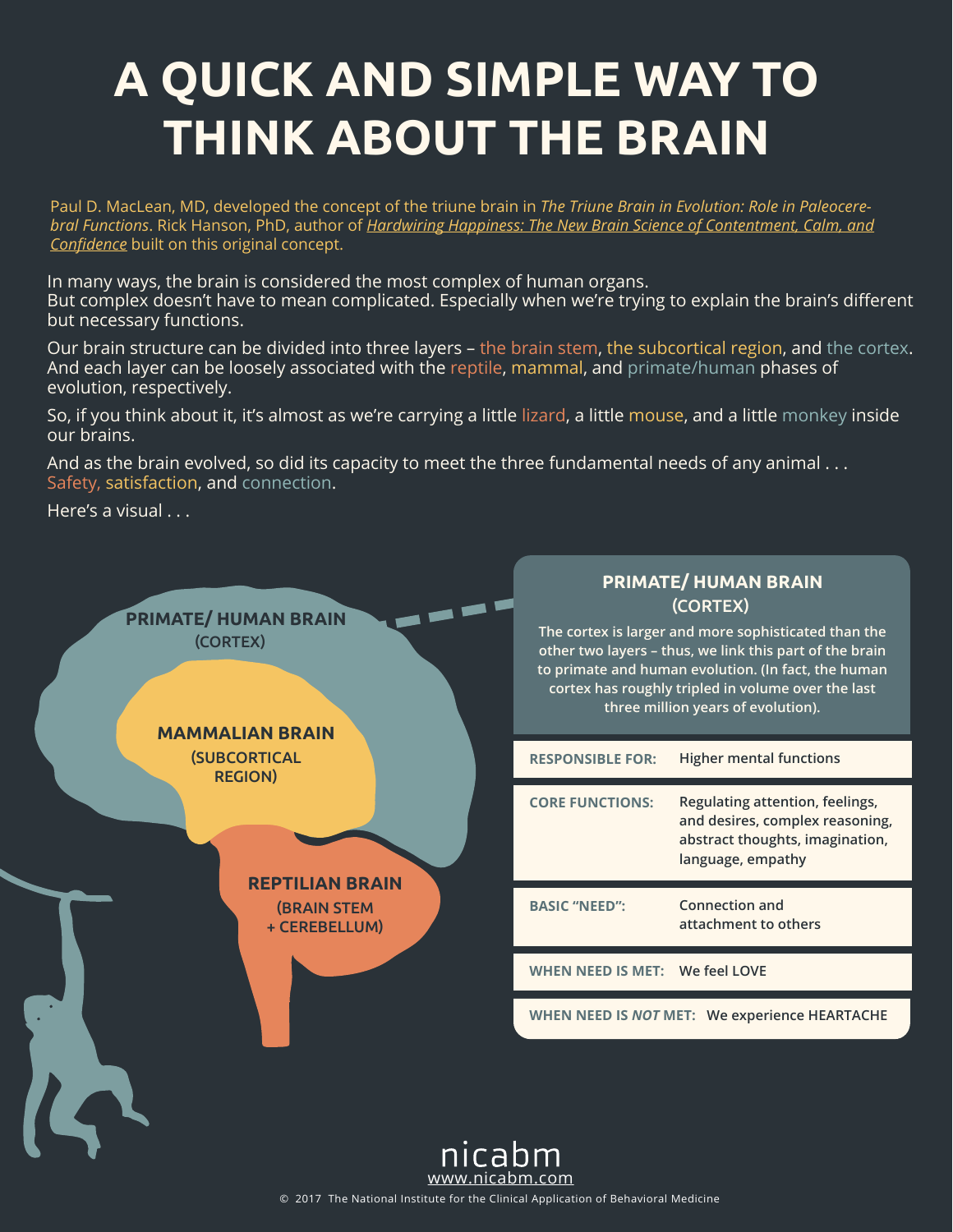# **A QUICK AND SIMPLE WAY TO THINK ABOUT THE BRAIN**



#### **MAMMALIAN BRAIN** (SUBCORTICAL REGION)

**The subcortical region is associated with mammalian evolution – we might think of it as the little mouse part of the brain.**

| <b>RESPONSIBLE FOR:</b> | Feelings and memory formation                       |
|-------------------------|-----------------------------------------------------|
| <b>CORE FUNCTIONS:</b>  | Emotions, learning and memory,<br>reward/motivation |
|                         |                                                     |
| <b>BASIC "NEED":</b>    | Satisfaction and approaching<br>rewards             |

**WHEN NEED IS** *NOT* **MET: We experience FRUSTRATION** 

### **REPTILIAN BRAIN** (BRAIN STEM + CEREBELLUM)

**The brain stem is the most ancient part of the brain. This brain structure shares a similar function to the brain found in simple creatures, like crabs or lizards.**

| <b>RESPONSIBLE FOR:</b>      | Survival and maintenance                                   |
|------------------------------|------------------------------------------------------------|
| <b>CORE FUNCTIONS:</b>       | Regulating heartbeat, breathing,<br>and other vital organs |
| <b>BASIC "NEED":</b>         | Safety and avoiding harm                                   |
| WHEN NEED IS MET:            | We feel PEACE                                              |
| WHEN NEED IS <i>NOT</i> MET: | <b>We experience FEAR</b>                                  |



© 2017 The National Institute for the Clinical Application of Behavioral Medicine